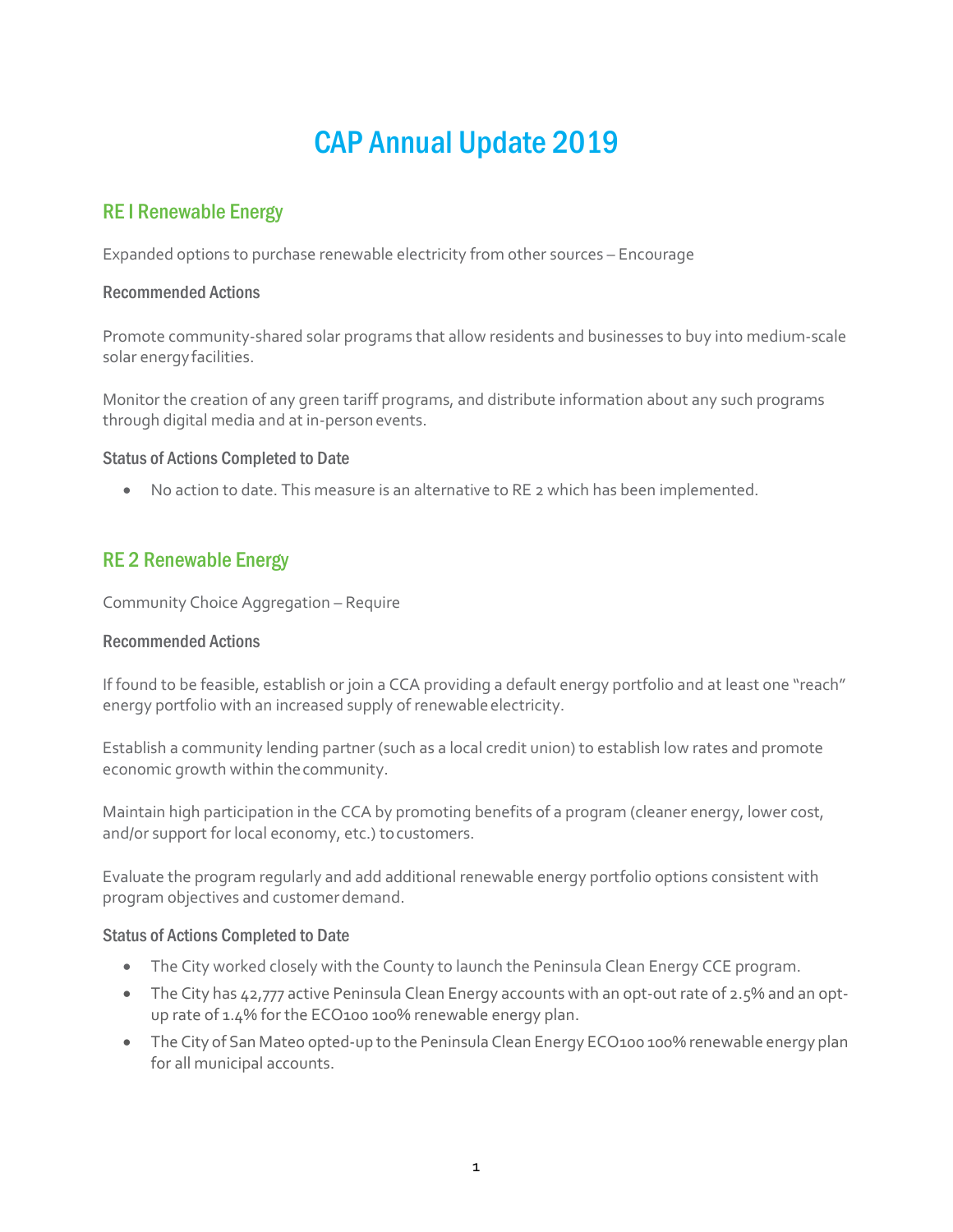# RE 3 Renewable Energy

Renewable energy systems for new residences – Require

### Recommended Actions

Provide educational materials to developers about existing federal, State, and regional programs that support and/or subsidize small-scale or distributed-generation renewable energy systems for local use.

Develop incentives for developers who install renewable energy systems on their developments, including solar photovoltaics and solar water heating. An incentive program could include reduced or waived fees, rebates, or low/no interest loans, among other mechanisms. The City should explore a revolving loan program or dedicated funding source(s) for the incentives. Funding sources could include the City and/or a combination of public and private resources, such as rebates, grants, and loans. Incentive programs should apply to solar photovoltaics and solar water heating though other feasible options could be supported.

Partner with PG&E, San Mateo Energy Watch, a CCA, or others to provide rebates and energy buy- back programs for on-site renewable electricity systems.

Reduce or eliminate existing solar permit fees.

Require new houses and multi-family developments to be solar ready as defined by the California Building Standards Code, to support the installation of a rooftop solar energy array at a later date.

Revise the San Mateo urban design guidelines to allow for nontraditional building design elements if necessary to support on-site renewable energy systems.

### Status of Actions Completed to Date

- City Council approved a local amendment to the 2016 California Energy Code for mandatory minimum size solar photovoltaic installation for all single-family, multi-family, and commercial developments in May 2016. This effort required the development of a cost-benefit analysis and approval from the California Energy Commission.
- The General Plan Urban Design Element was amended during the CAP adoption process to include language to allow for nontraditional building design elements necessary to support on-site renewable energy systems.
- Peninsula Clean Energy offers a more competitive rate for excess solar power buy-back then PG&E.

# RE 4 Renewable Energy

Renewable energy systems for existing residences – Incentivize

### Recommended Actions

Provide information to homeowners about existing funding programs for renewable energy systems.

Offer incentives for applicants who install renewable energy systems on their homes as feasible, including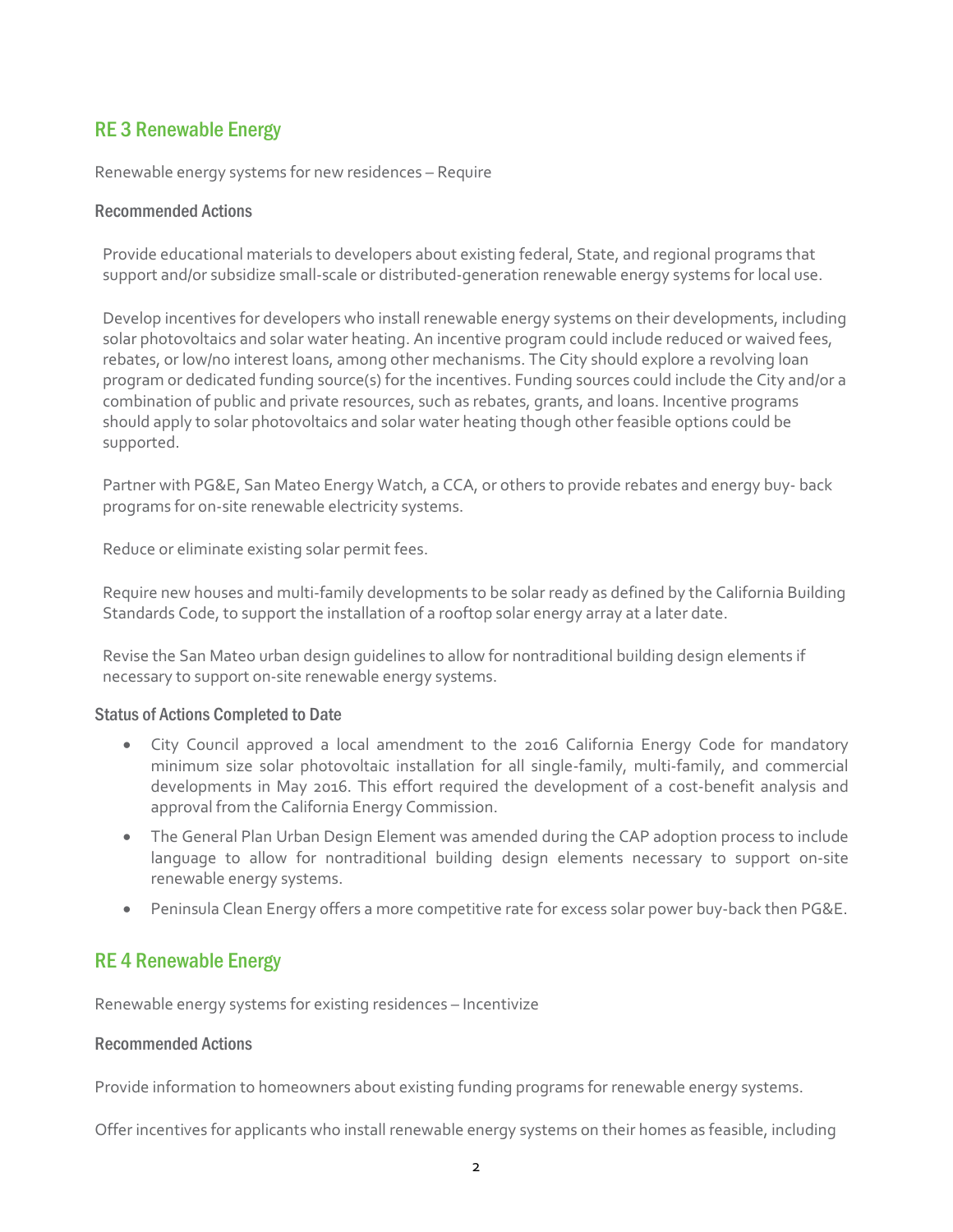same-day permit approval and participation in revolving loanprograms.

Promote existing financing programs, such as Property Assessed Clean Energy (PACE) programs, allow homeowners to incrementally pay for renewable energy systems, and explore creating or joining additional programs.

Reduce or eliminate solar permit fees for existing buildings beyond the minimum standards required by Assembly Bill 2188.

### Status of Actions Completed to Date

- The City joined 6 PACE programs including Alliance NRG, California First, HERO, Figtree, Ygrene, and Open PACE to provide financing options to residential properties. Information about the PACE programs is available on the City's website and is also being promoted through local contractors.
- City passed a Small Residential Solar Systems Ordinance to streamline the solar permitting process in August 2015 to be compliant with Assembly Bill 2188.
- The City has created a web page to provide information on going solar to property owners and businesses that includes links to different financing options, including PACE programs and hosts at least one solar information workshop a year.
- The City partnered with the Bay Area SunShares program in 2016, 2017 and 2018 to promote group discounts on residential solar and zero- emission vehicles. The City has hosted three SunShares workshops. The October 2016 workshop resulted in 39 San Mateo program registrations (25 solar and 14 Zero-Emission Vehicles). The September 2017 workshop resulted in 51 San Mateo program registrations (35 solar and 16 Zero-Emission Vehicles). The October 2018 workshop resulted in 23 registrations (16 solar and 7 Zero-Emission Vehicles).

# RE 5 Renewable Energy

Renewable energy systems for new nonresidential buildings – Require

### Recommended Actions

Provide educational materials to developers about existing federal, State, and regional programs that support and/or subsidize distributed-generation renewable energysystems.

Promote PACE programs to help guide developers and property owners toward fiscally feasible solutions for on-site renewable energysystems.

Offer direct financial subsidies, participation in a revolving loan program, and other incentives for developers who seek to implement distributed-generation renewable energy systems on new commercial developments.

Reduce or eliminate existing solar permit fees beyond the minimum standards required by Assembly Bill 2188.

Provide rebates for on-site renewable energy systems.

Require new nonresidential buildings to be solar ready as defined by the California Building Standards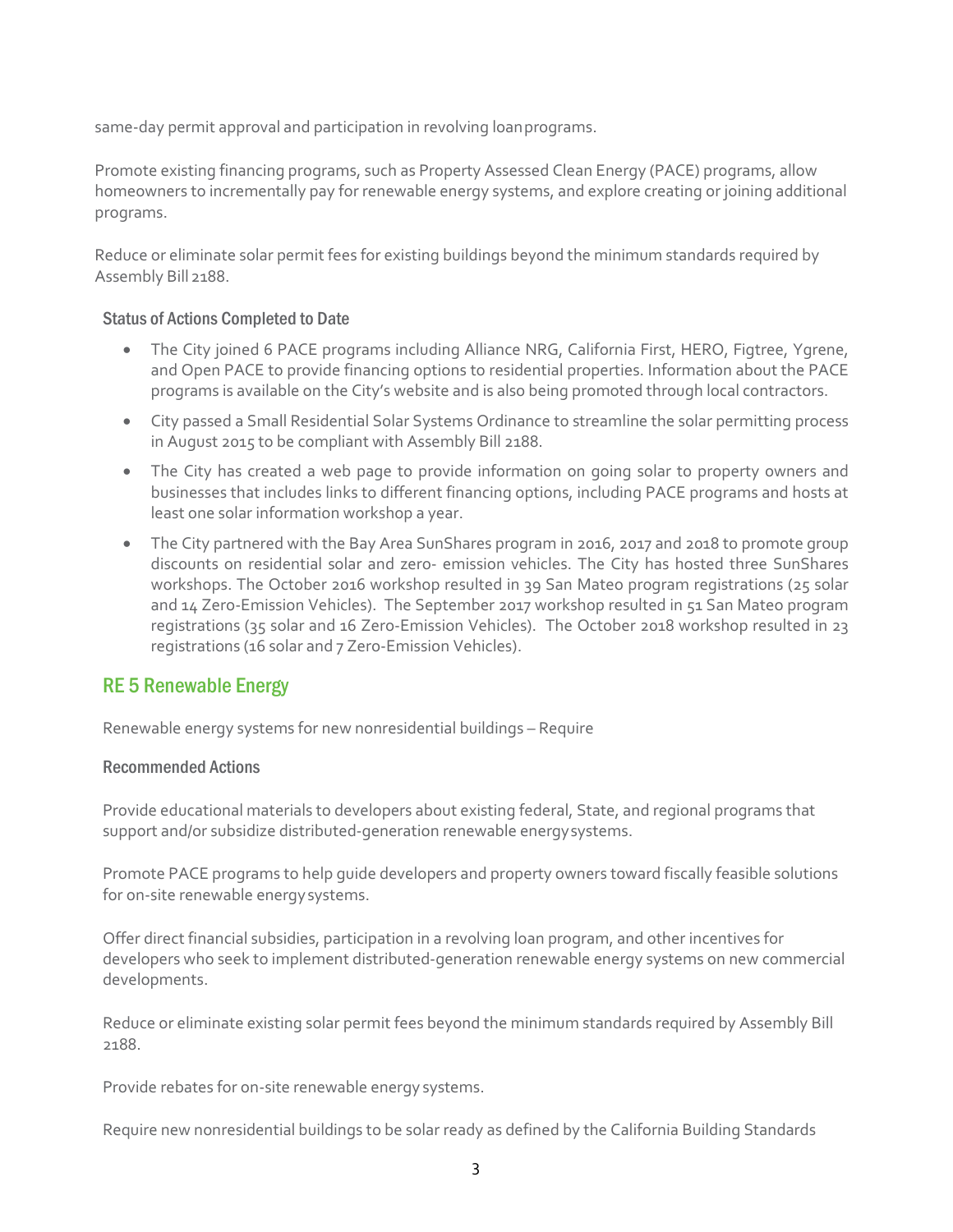Code, to support the installation of a rooftop solar energy array at a later date.

### Status of Actions Completed to Date

- City Council approved a local amendment to the 2016 California Energy Code for mandatory minimum size solar photovoltaic installation for all single-family, multi-family, and commercial developments in May 2016. This effort required the development of a cost-benefit analysis and approval from the California Energy Commission.
- The City's local amendment will expire on December 31, 2019 atthe end of the three-year code cycle. In 2018, staff initiated exploration of continuing a mandate on minimum size solar photovoltaic installation for non-residential buildings in the upcoming code cycle.

### RE 6 Renewable Energy

Renewable energy systems for existing nonresidential buildings – Incentivize

### Recommended Actions

Provide information about funding sources and technical aspects of renewable energy systems to property owners, property managers, and tenants.

Promote PACE programs to help building owners and tenants identify fiscally feasible solutions for renewable energy systems.

Provide funding through a revolving loan program, same-day permit approval, and other incentives for property owners who seek to implement distributed-generation renewable energy systems on existing commercial developments.

Reduce or eliminate existing solar permit fees beyond the minimum standards required by Assembly Bill 2188.

Develop a local rebate program for on-site renewable energy systems.

### Status of Actions Completed to Date

- The City joined 6 PACE programs including Alliance NRG, California First, HERO, Figtree, Ygrene, and Open PACE to provide financing options to commercial properties.
- The City has created a web page to provide information on going solar to property owners and businesses that includes links to different financing options, including PACE programs.

# RE 7 Renewable Energy

Advanced and emerging renewable energy systems – Encourage

### Recommended Actions

Educate developers about newly available renewable energy technologies and support efforts to use these technologies indevelopments.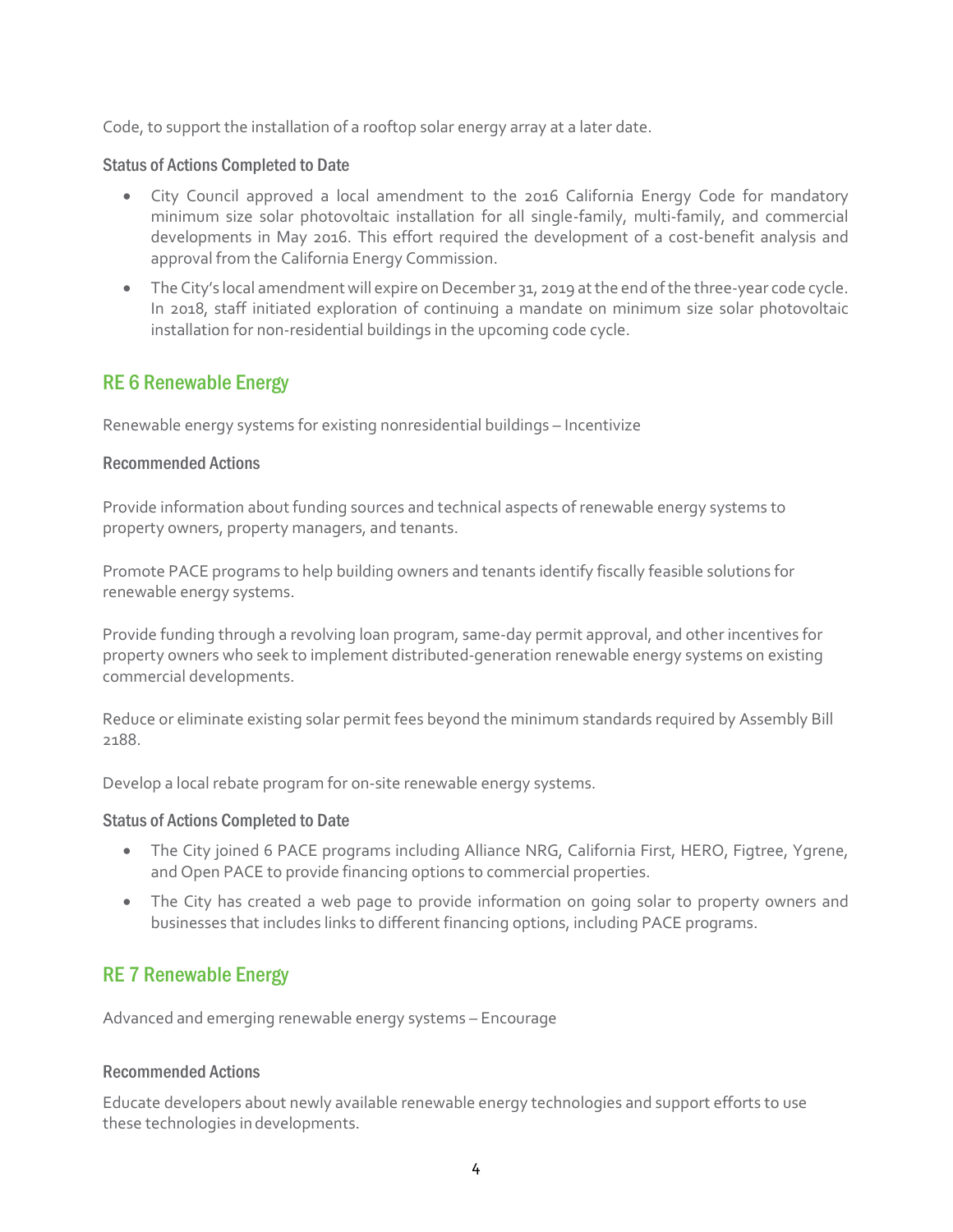Proactively create permitting procedures for emerging renewable energytechnologies.

Identify opportunities to use newly available renewable energy technologies in City facilities as a demonstration project.

Work with regional partners to support companies developing new renewable energytechnologies.

Promote efforts by San Mateo education and research institutions to develop and market renewable energy technologies.

### Status of Actions Completed to Date

• No action to date.

# EE 1 Energy Efficiency and Conservation

Residential energy efficiency owner-occupied retrofits – Encourage

### Recommended Actions

Educate homeowners, property managers, and real estate agents about the benefits of residential energy retrofits, the availability of financing options, and how toparticipate.

Provide energy retrofit information to project applicants seeking permits for renovation or expansion work on existing houses.

Host residential energy outreach events such as evening workshops and local learn-at-lunch sessions, provide energy retrofit information at community events, and distribute information on residential energy retrofit online and in public buildings.

Publicize the available options and financial benefits of PACE programs.

### Status of Actions Completed to Date

- The City hosted 6 public workshops in partnership with the BayREN Energy Upgrade program that included 4 for homeowners. As a result of these efforts, energy efficiency upgrades were completed and rebates paid out to 96 single-family properties. Through the Home Energy Advisor Service, 186 homeowners and contractors have been served.
- City joined 6 PACE programs including Alliance NRG, California First, HERO, Figtree, Ygrene, and Open PACE to provide financing options to homeowners. Information about the PACE programs is available on the City's website and is also being promoted through local contractors.

# EE 2 Energy Efficiency and Conservation

Residential energy efficiency renter-occupied retrofits – Incentivize

### **Recommended Actions**

Educate property owners about available financing mechanisms to improve energy efficiency in rental units, such as shared savings programs.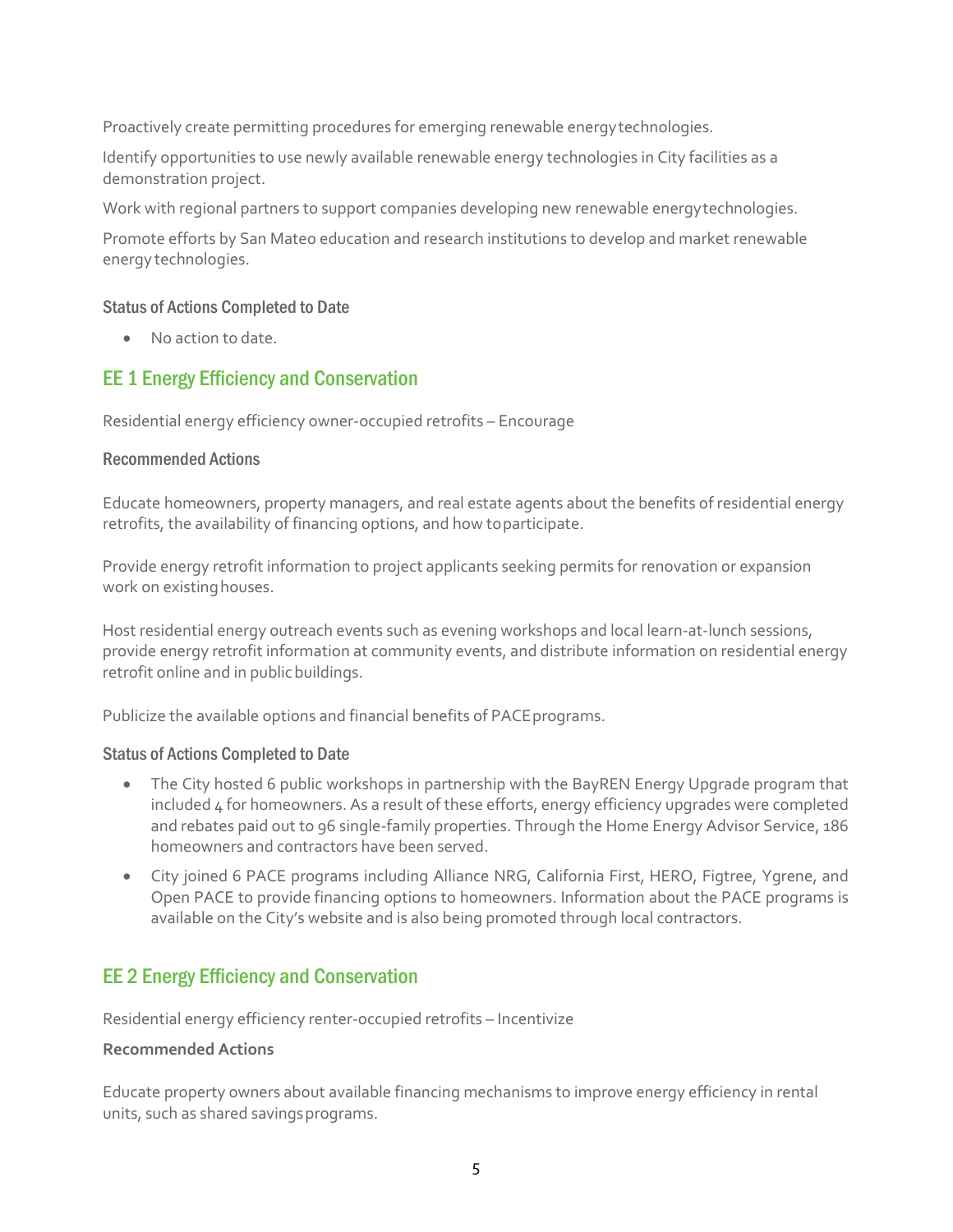Support efforts by property owners to make improvements to rental units through PACE programs.

Encourage property owners to participate in energy benchmarkingefforts.

Work with tenant groups and property management companies to identify actions tenants can take within the bounds of their lease to improve energyefficiency.

Offer low- or no-cost energy audits to property owners who agree to disclose a unit's energy efficiency results to tenants.

Provide incentives such as direct subsidies, participation in revolving loan programs, and expedited permitting to property owners who make energy efficiency improvements to their units beyond any minimum actions required by the adopted energycode.

### Status of Actions Completed to Date

- The City hosted 2 energy efficiency workshops for multifamily property owners and sent out letters to 361 MF property owners in partnership with the BAYREN Energy Upgrade program. As a result of these efforts, energy efficiency upgrades were completed and \$678,750 in rebates paid out to 15 multifamily properties (totaling 905 units).
- The City provided supplemental funding to El Concilio, a local non-profit, to target energy efficiency upgrades for low-income households through the Energy Savings Assistance Program. They hired Energy Specialist Ambassadors to go door to door canvassing for the program in both English and Spanish. A total of 58 units in 2015, 308 units in 2016, 140 units in 2017, and 68 units in 2018 were reached through the program. These households had energy and water audits and benefitted from direct install measures of water, lighting, and other low-cost energy efficiency measures.

# EE 3 Energy Efficiency and Conservation

Nonresidential energy efficiency retrofits – Incentivize

### Recommended Actions

Educate property owners and tenants about retrofit programs and financingoptions.

Work with nonresidential property owners to offer green leases for tenants, allowing tenants to specify energy efficiency improvements to the space or to help finance energy efficiency retrofits in exchange for reduced occupancy fees.

Publicize the available options and financial benefits of PACE programs.

Support participation in demand-response programs.

Offer low-cost energy audits for business or office parks, including identification of most cost- efficient savings for weatherization or appliance upgrades.

Offer reduced-fee and/or expedited permitting to project applicants including energy retrofit measures in an addition or expansion (as defined in San Mateo Municipal Code Section 23.06.012) of existing commercial buildings beyond any minimum actions required by the adopted energy code.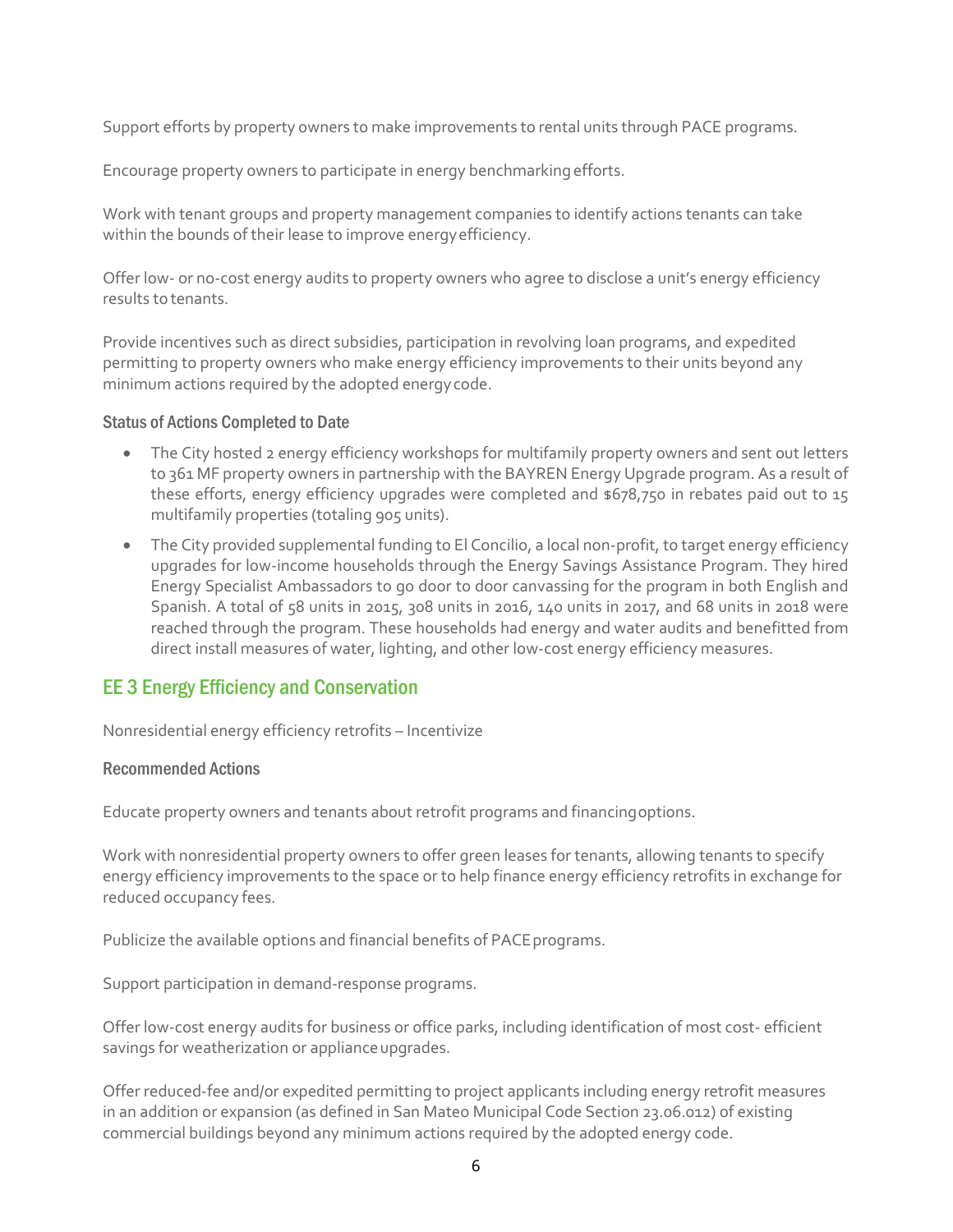### Status of Actions Completed to Date

- The City worked closely with the San Mateo Energy Watch to promote the Energy Efficiency Retrofit program for small businesses. The City sent out letters to over 400 target businesses, had volunteers canvassing commercial districts, and made presentations to business district groups. Since 2015, a total of 68 businesses participated in the program and completed retrofits with an estimated savings of 2,292,794 kWh.
- City Council approved a local amendment to the 2016 California Energy Code for mandatory cool roof installation on all new multi-family and new commercial developments with low-sloped roofs.
- The City is publicizing the availability of the Energy Efficiency Retrofit and PACE financing through our website.
- The City participates in the County's Green Business Certification program for small and medium sized businesses. The program verifies that businesses meet higher standards of environmental performance and take actions to conserve resources, prevent pollution, and minimize waste. There are currently 13 certified businesses in San Mateo. Eight businesses are currently recertifying or registering with the program as new businesses.

# EE 4 Energy Efficiency and Conservation

Energy efficiency at healthcare centers – Incentivize

### Recommended Actions

Work with building owners of medical, healthcare, and hospital uses to promote cost-effective energy efficiency retrofits through associated financial savings, opportunities to improve patient care, and public image enhancement.

Collaborate with PG&E and community partners to identify packages of cost-effective energy efficiency retrofits that can be easily applied to different healthcare facilities.

Educate large healthcare facilities about the availability of energy savings performance contracts as a means to identify and facilitate financingopportunities.

Share information about available energy efficiency retrofit financing opportunities, including PACE efforts.

Promote a "staged" energy retrofit system as a way to maximize energy and cost savings.

Provide low or no-cost energy audits to healthcarefacilities.

Establish a revolving loan fund for healthcare energy efficiencyprograms.

Offer reduced-fee and/or expedited building permits as feasible to healthcare facilities conducting energy retrofit programs as part of a renovation or expansion of existing buildings beyond any minimum actions required by the adopted energycode.

### Status of Actions Completed to Date

• No action to date.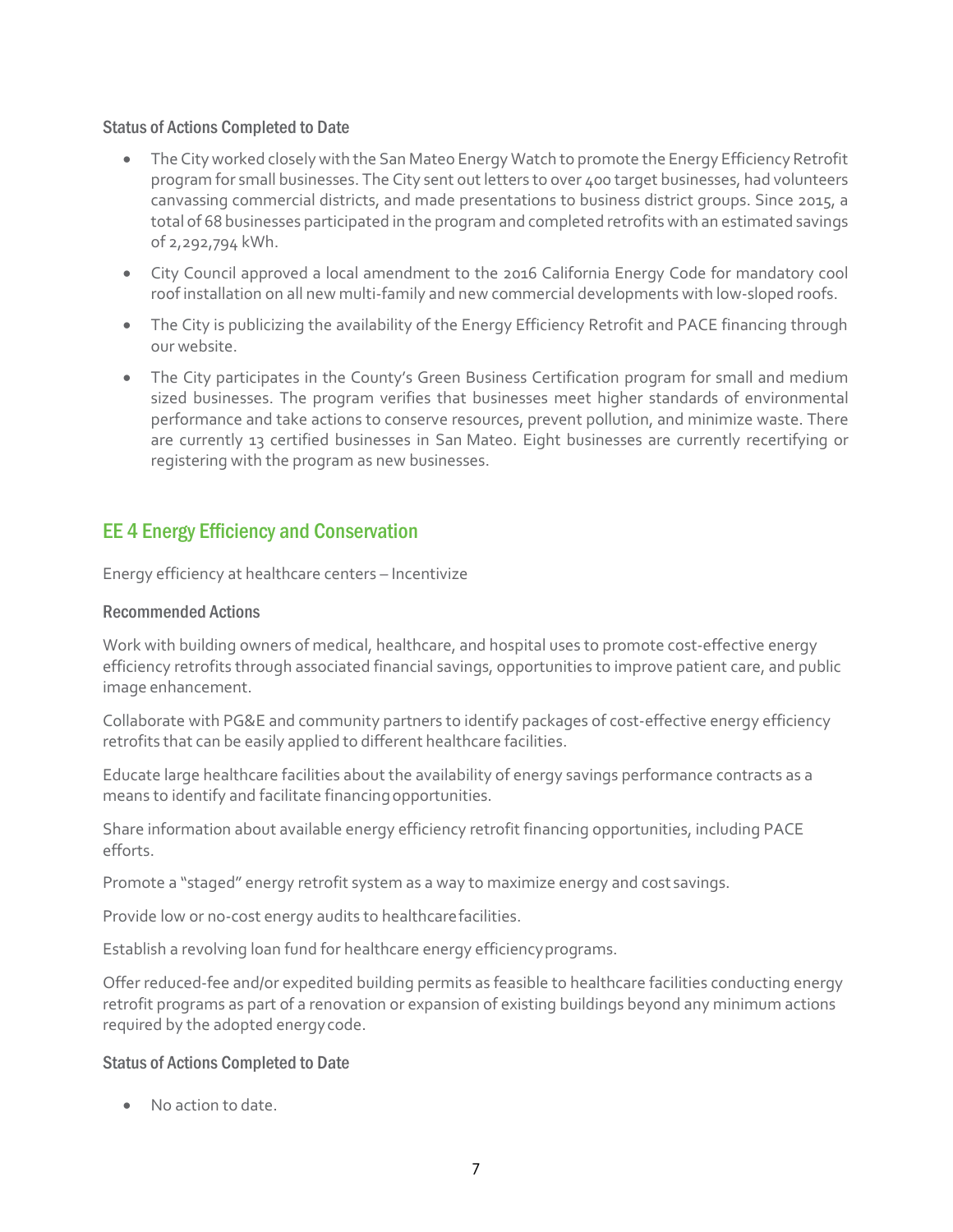# EE 5 Energy Efficiency and Conservation

Residential energy education and low-cost retrofits – Encourage

### Recommended Actions

Conduct outreach to homeowners, renters, real estate agents, and property managers about low- cost retrofits and energy-efficient behaviors.

### Status of Actions Completed to Date

- The City participated in the Cool California Challenge which was an energy efficiency competition focused on low-cost home retrofits and individual actions. The volunteers for the program tabled at over 10 community events throughout the competition and enrolled 230 residents in the challenge. The City placed 5th out of the 22 participating cities.
- The City provided supplemental funding to El Concilio, a local non-profit, to target energy efficiency upgrades for low-income households through the Energy Savings Assistance Program. They hired Energy Specialist Ambassadors to go door to door canvassing for the program in both English and Spanish. A total of 58 units in 2015, 308 units in 2016, 140 units in 2017, and 68 units in 2018 were reached through the program. These households had energy and water audits and benefitted from direct install measures of water, lighting, and other low-cost energy efficiency measures.
- Staff collaborated with the County on providing Home Energy and Water Saving Toolkits at the library. The "Check It Out" kits are stocked with energy and water conservation supplies, measuring devices, and step-by-step instructions. Toolkit users may keep some of the supplies including compact fluorescent light bulbs, faucet aerators, weather stripping and a low-flow showerhead. Libraries within the City loaned out 44 Energy Water Savings Toolkits in 2017 and 24 Toolkits in 2018.
- The City worked closely with HomeIntel, a PG&E sponsored program that provides no cost energy audits. Since October 2017, 77 residents have registered for the energy audit.

# EE 6 Energy Efficiency and Conservation

Nonresidential energy education and low-cost retrofits – Encourage

### Recommended Actions

Conduct outreach to businesses and nonresidential building owners about low-cost retrofits and energyefficient behaviors.

Provide information about local, regional, and green business certification opportunities at time of business license issuance orrenewal.

Modify the City's business license form to allow identification of green businesses to track participation and to identify potential private partners for future GHG reductions.

### Status of Actions Completed to Date

• The City participates in the County's Green Business Certification program for small and medium sized businesses. The program verifies that businesses meet higher standards of environmental performance and take actions to conserve resources, prevent pollution, and minimize waste. There are currently 13 certified businesses in San Mateo. Eight businesses are currently recertifying or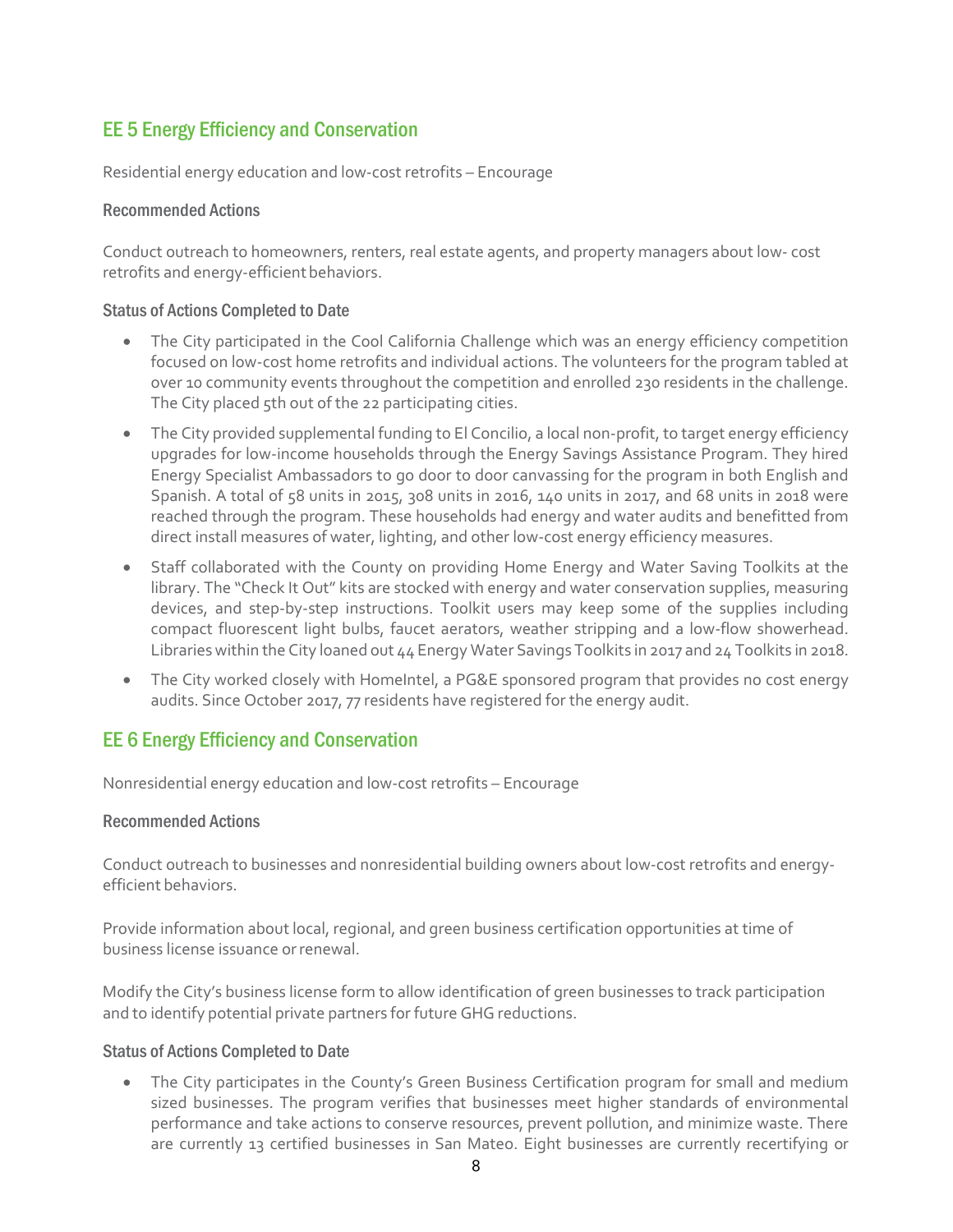registering with the program as new businesses.

• The City worked closely with the San Mateo Energy Watch to promote the Energy Efficiency Retrofit program for small businesses. The City sent out letters to over 400 target businesses, had volunteers canvassing commercial districts, created a webpage and made presentations to business district groups. Since 2015, a total of 68 businesses participated in the program and completed retrofits with an estimated savings of 2,292,794 kWh.

# ME 1 Municipal Energy Efficiency and Conservation

Energy efficiency for new City buildings – Incentivize

### Recommended Actions

Seek grant funding or low- or no-interest loans to implement energy saving efforts and renewable energy systems at City facilities at time of construction or substantial renovation.

### Status of Actions Completed to Date

• The City is studying energy efficiency and renewable energy installations for the new Wastewater Treatment Plant facilities as part of the Clean WaterProgram.

# ME 2 Municipal Energy Efficiency and Conservation

Energy efficiency at existing City buildings – Incentivize

### Recommended Actions

Develop an energy conservation education campaign for Citystaff.

Identify sources of funding for energy efficiencyretrofits.

- The City entered into a contract with PG&E for the Sustainable Solutions Turnkey program for energy efficiency retrofits at City facilities. The \$3.2 million project includes upgrades to most all City facilities including, City Hall, Corp Yard, libraries, Police Department, fire stations, Downtown parking garages, and recreation facilities. Energy efficiency improvements include interior and exterior lighting upgrades, replacement of heating and cooling systems, and implementation of integrated control strategies. Work began in August 2018.
- The City was awarded grant funds of \$50,000 in 2018 from San Mateo County Energy Watch (SMCEW) Call for Projects to fund small building lighting upgrades. Lighting upgrades were completed at 15 park facilities including small restrooms and storage sheds.
- City has converted 80% of our streetlights converted to LED bulbs for a total of 5,629.
- The City worked closely with San Mateo County Energy Watch on municipal retrofits that included free energy audits, energy efficiency, retrofits, rebates and incentives. Since 2014, there have been 3 municipal retrofit projects with a total savings of 650,325 kWh.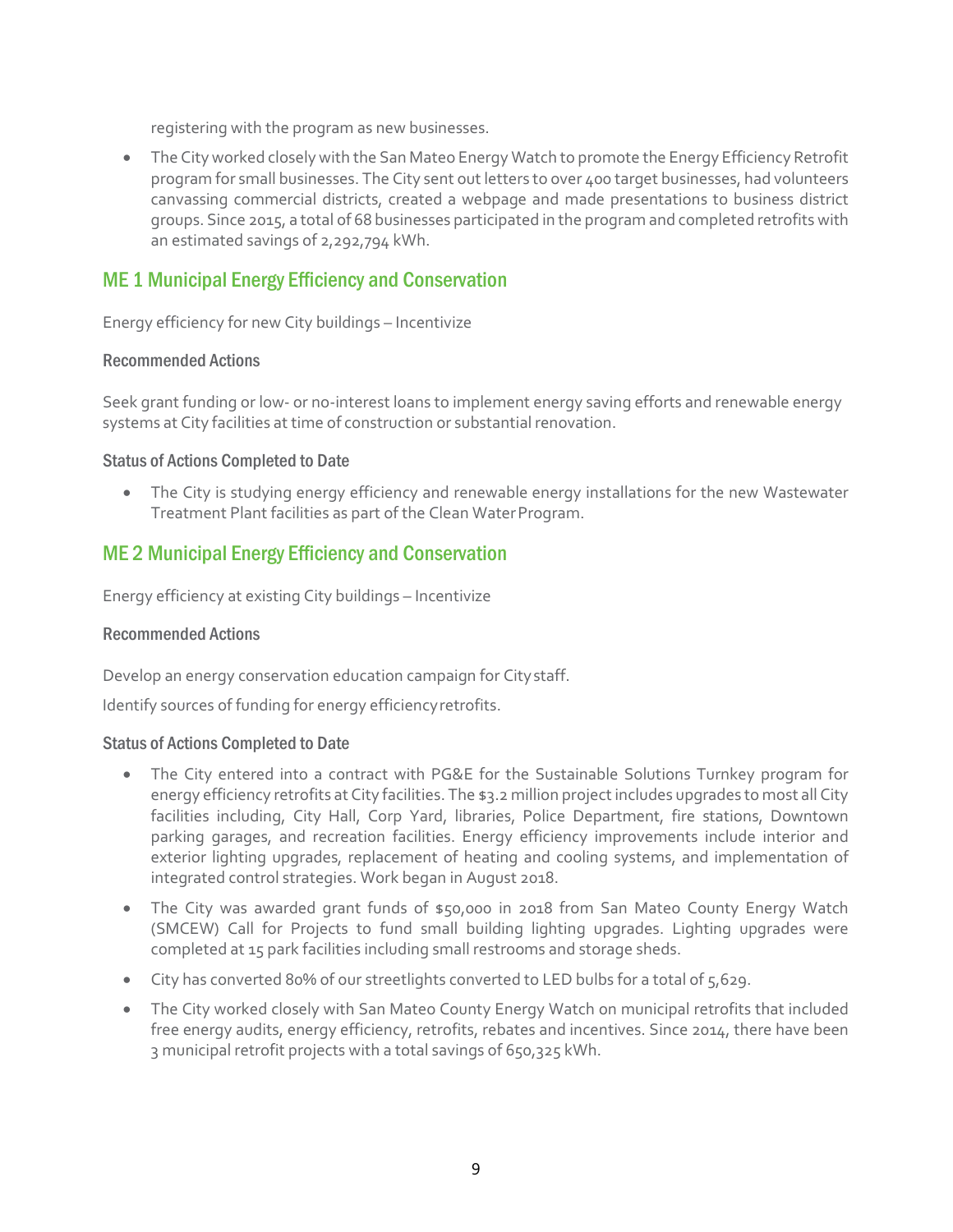# AF 1 Alternative Fuels

Public EV charging stations – Require

### Recommended Actions

Install public EV charging stations in desirable, high-volume, and prominent locations (e.g., near the entrance to a downtown parking garage).

### Status of Actions Completed to Date

- In June 2018, the City installed six Level 2 charging ports at the City Corps Yard.
- The Library received a new fully electric outreach van that will support enhance community's access to Library programs.
- The City has eight Level 2 Charging ports at City-owned garages and facilities including the Central Garage, Main Library, and City Hall. During 2018, these EV chargers were used a combined average of 800 times per month.
- The City entered into an agreement with NRG EVgo to install two DC Fast Chargers and two Level 2 Chargers at the Transit Center Garage. During 2018, the DC Fast Chargers at this location are hosting an average of 1130 charging sessions per month.

# AF 2 Alternative Fuels

Increased EV adoption – Require

### Recommended Actions

Provide information about the benefits of EVs and PHEVs through the City's electronic media systems and at public events, including creating opportunities for public EV/PHEV testdrives.

Conduct educational outreach to homeowners, commercial property owners, and developers about the benefits of EV charging stations.

Identify and distribute resources to assist community members seeking to install an EV charging station on their properties.

Amend the San Mateo Zoning Code to allow EV chargers to encroach into the required parking stall area.

Decrease permit fees and/or offer expedited permitting for EV chargingstations.

Create an additional rebate, potentially in conjunction with regional communities, for property owners who install EV charging stations.

Purchase EVs or PHEVs as replacements for gasoline-powered vehicles or conventional hybrids in the City fleet that are not converted to CNG-powered vehicles, as available and cost-effective.

Require that new projects of at least six multi-family residential units and/or 10,000 square feet of nonresidential square footage, if off-street parking is provided, include a number of EV charging stations with designated parking spaces capable of meeting the California Green Building Code Voluntary Standards at time of new construction or addition or alteration as defined in San Mateo Municipal Code Section 23.06.012.

Require all new single-family houses and multi-family units with private attached garages or carports to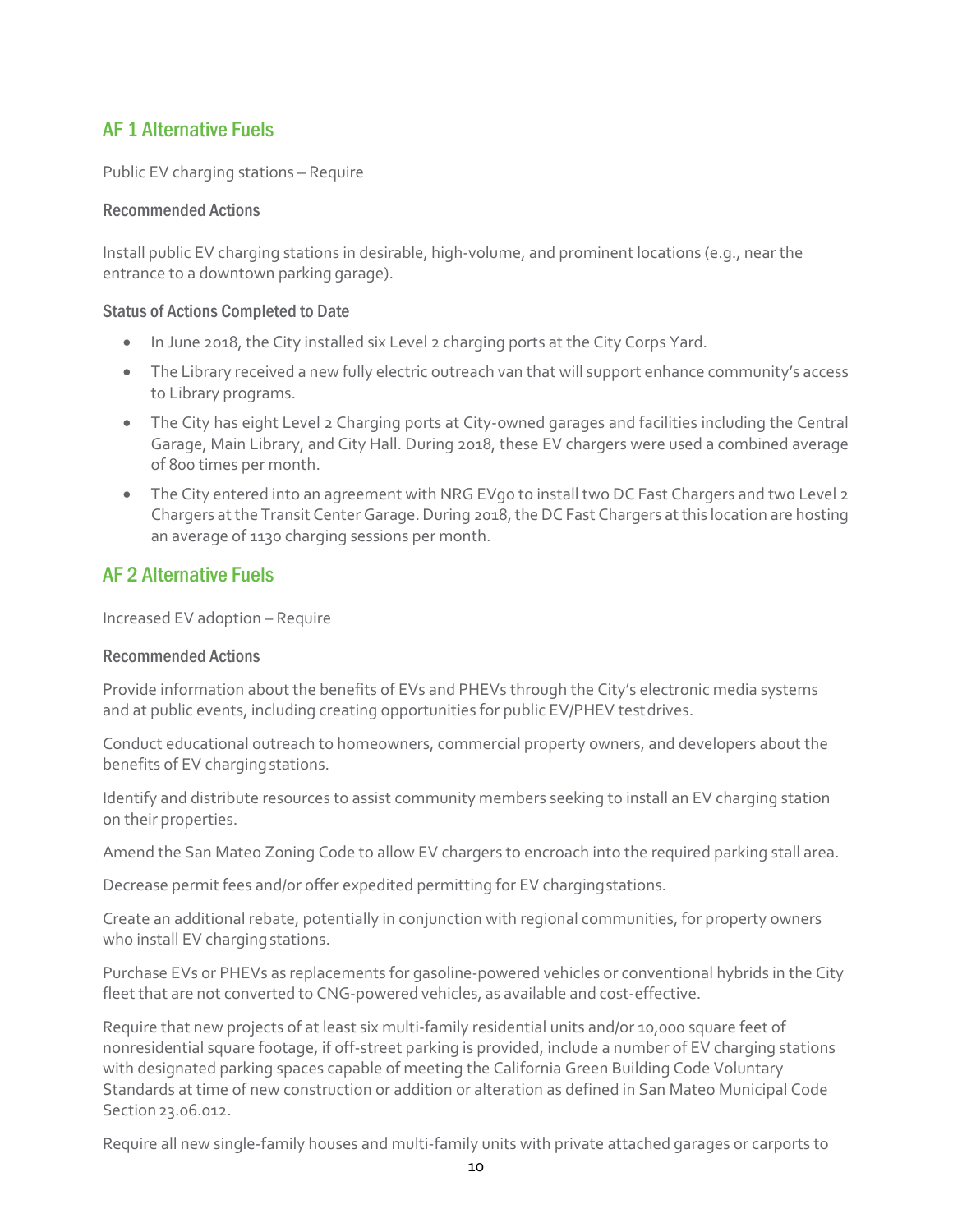be pre-wired for an EV charging station inside the garage orcarport.

### Status of Actions Completed to Date

- The City hosted four Electric Vehicle Expos in 2015, 2016, 2017, and 2018 as part of National Drive Electric Week. The 2015 event attracted over 400 participants and a total of 135 test drives of electric vehicles were completed as part of the event. The 2016 event had over 350 participants and a total of 78 test drives. The 2017 event had over 400 participants and a total of 120 test drives. The 2018 event had 200 participants and 42 test drives.
- In November 2016, City Council approved a local amendment to the 2016 California Green Building Code requiring a higher number of electric vehicle ready (EV ready) parking spaces than what is required by the State for new multi-family and commercial construction projects.
- The City's local amendment will expire on December 31, 2019 at the end of the three-year code cycle. In 2018, staff initiated exploration of continuing to require a higher number of electric vehicle ready (EV ready) parking spaces for the upcoming code cycle.
- The City passed an ordinance in October 2017 to be compliant with Assembly Bill 1226 that amended Title 23 of the San Mateo Municipal Code and creates an expedited and streamlined permitting process for electric vehicle charging stations.

# AT 1 Alternative Transportation

Public shuttles – Encourage

### Recommended Actions

Conduct an outreach campaign to San Mateo residents and employees about available shuttle and vanpool options to support increased ridership.

Work with riders and shuttle providers to identify potential improvements to service schedules and route coverage, including possible expansion of routes to locations outside of San Mateo/Foster City.

- Through a grant from MTC, the City has created the Connect San Mateo website that provides detailed information on shuttles and other alternative transportation modes in San Mateo. The website went live in April 2016 and the marketing campaign ran from late May 2016 to October 2016.
- The City applied for and received a grant to pilot a new shuttle service that is on-demand during off peak hours to provide better access to the downtown from residential areas that are underserved by transit. The San Mateo Connect Shuttle piloted services August 2017 through August 2018. Service was discontinued due to the low ridership during the pilot period and the reduction in sponsorship availability for the next cycle.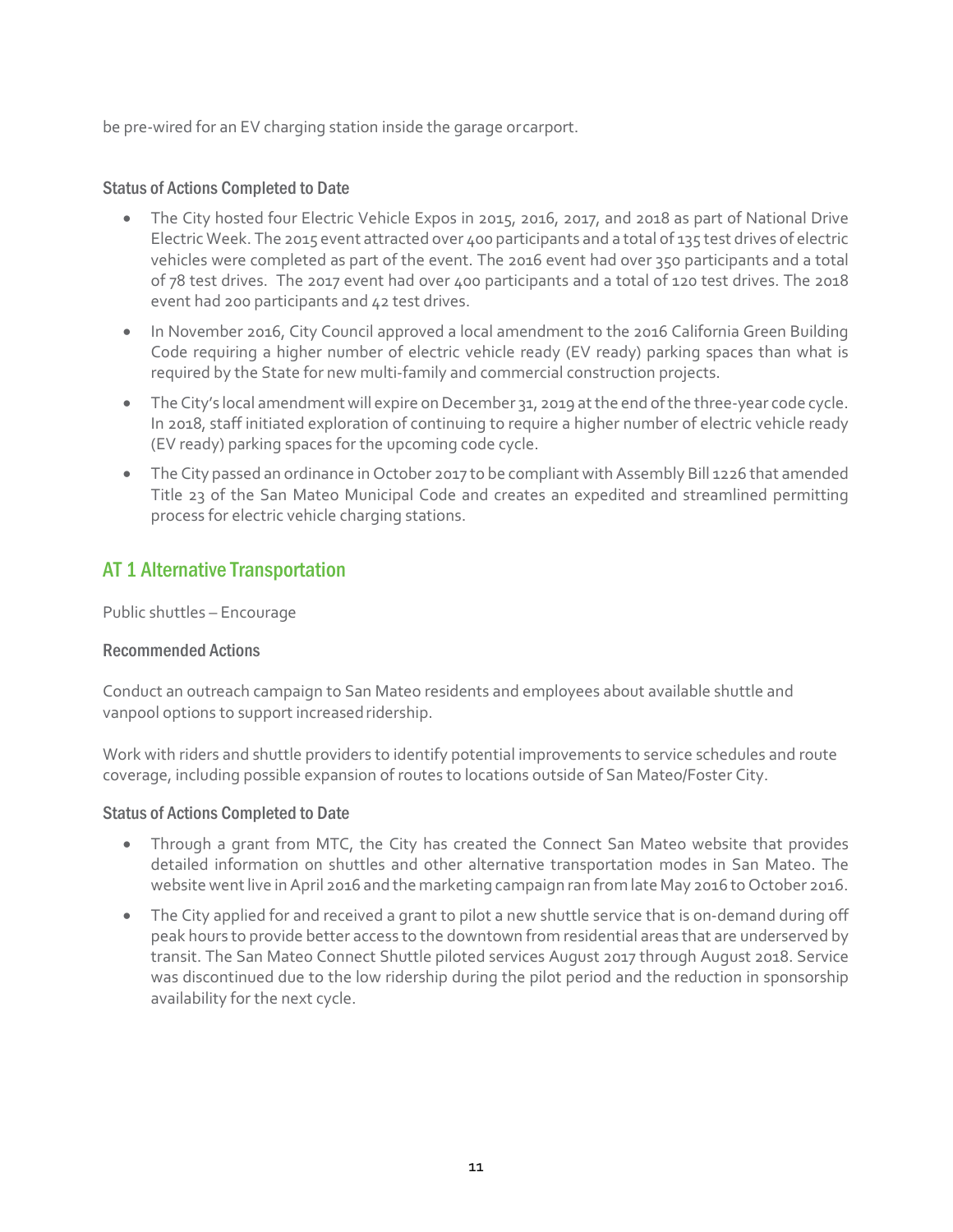# AT 2 Alternative Transportation

Transportation Demand Management (TDM) – Require

### Recommended Actions

Educate developers working on projects in San Mateo about ways to reduce vehicle miles traveled and the resultant benefits.

Publicize developments and businesses with successful TDM programs.

Work with regional partners to fund successful TDM strategies for existing developments that can be implemented with little or no cost to property owners (e.g., City-subsidized transit passes).

Require new developments of at least six multi-family units and/or 10,000 square feet of nonresidential space to implement a suite of TDM strategies to comply with the appropriate trip reduction target identified in applicable area plans and the future San Mateo Citywide TDM Plan (currently under development).

Require developments of at least 20 multi-family units and/or 50,000 square feet of nonresidential space undergoing additions or alterations (as defined in San Mateo Municipal Code Section 23.06.012) to implement TDM strategies consistent with the targets in relevant area plans and the future San Mateo Citywide TDM Plan.

### Status of Actions Completed to Date

- The City is actively working to implement the TDM program in the Rail Corridor area of the City.
- The City has been collecting funds from recent downtown developments with the intention of establishing a Downtown TDM program in the future.
- The City piloted a carpool program with Scoop Technologies to subsidize the cost of trips in and out of San Mateo. The program ran from October 2016 to February 2017 with 2,400 participants, matched 15,000 carpooler trips and reduced vehicle trips by 9,000. C/CAG piloted a similar program August 2017 through June 2018, offering financial incentives through Scoop. During C/CAG's program, there were 51,728 trips reduced.
- The City continues to promote carpooling incentives available through regional programs. Commute.org offers financial incentives for carpooling through their Carpool 2.0 program. 511 offers financial incentives for using carpooling apps Scoop and Waze.

# AT 3 Alternative Transportation

Expand car share program – Incentivize

### Recommended Actions

Conduct an outreach campaign intended to increase use of car share vehicles.

Discuss including dedicated car share parking spaces in applications for new construction and additions/alterations of multi-family or nonresidential developments that include off-street parking.

Seek funding and coordinate with car share operators to offer reduced-cost car share trial memberships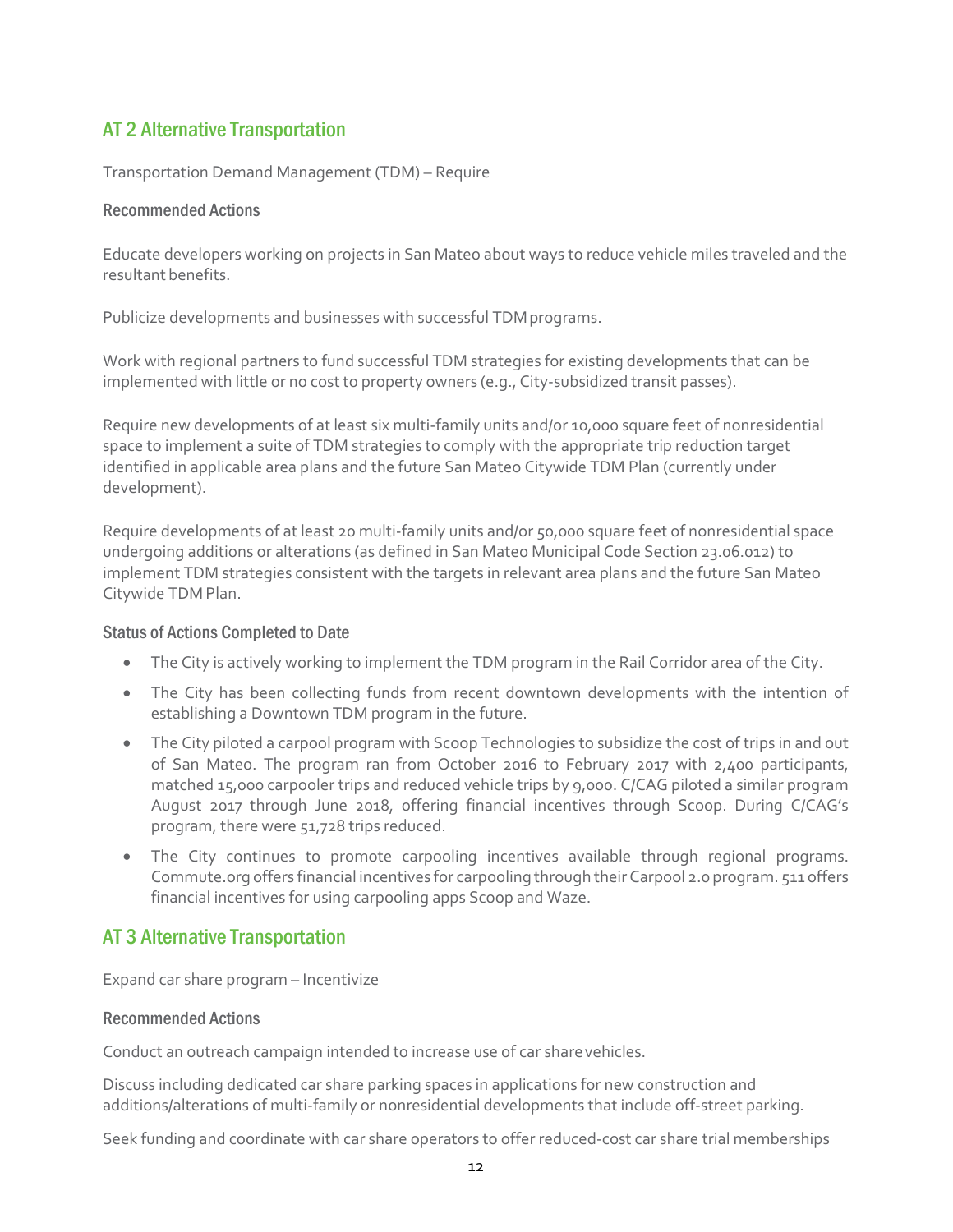for San Mateo residents.

Provide streamlined permitting for development projects allowing car share vehicles to be parked in required on-site visitor parking spaces.

### Status of Actions Completed to Date

- The City received a grant from MTC in 2015 to expand car sharing across the City. Since receiving the grant, the City issued an RFP for a car sharing provider. Zipcar has operated at seven locations in San Mateo, three of those locations are currently active.
- The car share grant from MTC funded the Connect San Mateo website and marketing campaign that provides detailed information on all the available alternative transportation modes in San Mateo. The website went live in April 2016 and the marketing campaign ran from late May 2016 to October 2016.
- City policy allows new developments to locate car share vehicles in the on-site visitor parking spaces.

# AT 4 Alternative Transportation

Increase bicycle mode share – Incentivize

### Recommended Actions

Host bicycle safety and awareness efforts for bicyclists, pedestrians, anddrivers.

Work to expand bike-to-school commutes through the Safe Routes to Schoolprogram.

Work with the Metropolitan Transportation Commission and other regional partners to expand Bay Area Bike Share stations at destinations as identified in the San Mateo Bike Share Feasibility Study, and explore opportunities to reduce Bay Area Bike Share costs for San Mateo residents and employees. Work with project developers to locate Bike Share stations in publicly accessible areas of new developments.

Install additional bike racks and long-term bike storage lockers at City facilities.

Continue to secure funding for full implementation of the infrastructure improvements identified in the adopted Bicycle Master Plan, including 40 miles of bike paths/lanes and associated pavement markings (green bike lanes, bike boxes, etc.), improved bicycle parking at Caltrain stations and downtown locations, raised pavement markers, and bicycle detection loops at signalized intersections.

- The City launched a new dockless bike share system with Lime Bike May 2018 through February 2019. Lime operated 275 manual pedal and electric bikes in the City. There was an average of 7,887 trips per month. The City is currently drafting regulations for shared mobility programs that will be presented to City Council for approval in May 2019.
- Since 2015, the City has hosted numerous community-wide bicycle safety and awareness events including Streets Alive, Parks Alive, the Labor Day Family Fun Ride, annual Bike to Work Day Energizer Stations, Bicycle Commuters Workshop, Bay Bike Rides and Safe Routes to Schools (SR2S) educational workshops and presentations on bicycle and pedestrian safety for kids.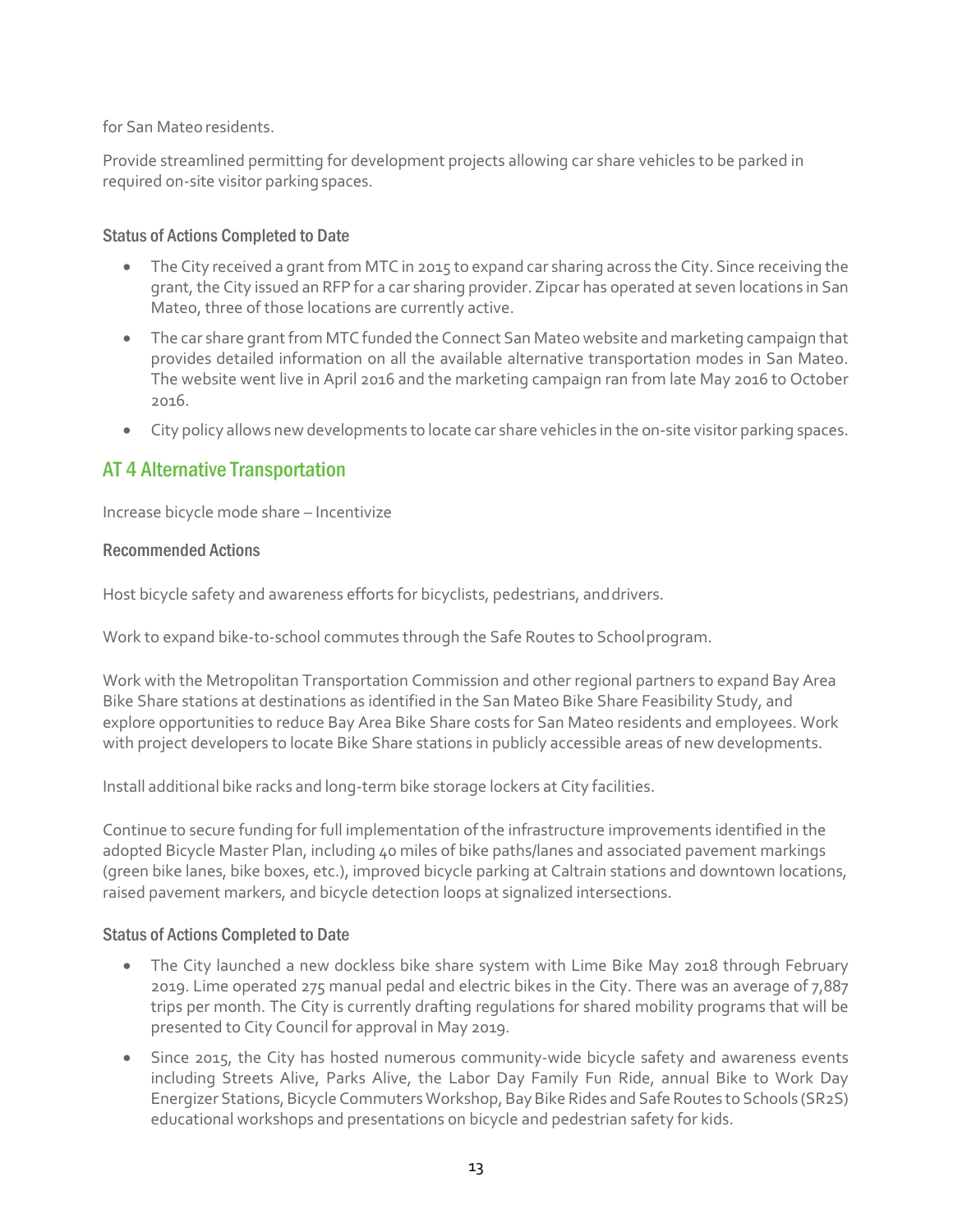- The City added 6 miles of Class I bicycle lanes, 18 miles of Class II lanes, and 20 miles of Class III signage and marking since the initial Bicycle Master Plan was adopted in 2011.
- The City received TDA Article 3 grant funding to update the Citywide Bicycle Master Plan. This effort is currently underway.
- The City received Measure A grant funding for a bike boulevard on 28th Avenue.
- The City received \$2.5 million in grant funding in June 2015 from the Caltrans Active Transportation Program (ATP) for Safe Routes to Schools Program (SR2S) to make physical improvements to improve pedestrian and bicycle access to local schools. The infrastructure portion was completed in February 2018 and included curb extensions/bulb-outs, median refuge islands, and rectangular rapid flashing beacon all throughout San Mateo and within 0.5 mile radius of 12 schools.
- The City installed 53 u-racks and 4 decorative bicycle racks including bike racks at the Downtown, Hillsdale, and Hayward Park Caltrain Stations, and in the 25th Avenue Commercial districts. In 2017, the City conducted an inventory of existing bicycle parking and identified areas for additional bicycle parking to be installed in 2018. This includes new bike parking at many recreation facilities and in downtown locations.
- The City allocated funding for a pilot installation of self-service bicycle repair stations. Following a community survey to determine locations, the City anticipates installation of 5 stations in Spring 2019.

# AT 5 Alternative Transportation

Increase pedestrian mode share – Require

### Recommended Actions

Improve pedestrian safety through education and outreachefforts.

Support efforts to walk to school through the Safe Routes to Schoolprogram.

Provide development incentives for new buildings that promote a pedestrian-friendly streetscape through minimal setbacks, ground-floor activity, etc., consistent with the San Mateo Urban Design Element and urban design guidelines.

Secure funding for and fully implement the infrastructure improvements identified in the adopted Pedestrian Master Plan, including green and complete streets, additional sidewalks as needed, lighting and curb improvements, parklets, intersection and crossing improvements, etc.

- The City received \$2.5 million in grant funding in June 2015 from the Caltrans Active Transportation Program (ATP) for Safe Routes to Schools Program (SR2S) to make physical improvements to improve pedestrian and bicycle access to local schools. The infrastructure portion was completed in February 2018 and included pedestrian ramps, crosswalks, curb extensions/bulb-outs, median refuge islands, and rectangular rapid flashing beacon all throughout San Mateo and within 0.5 mile radius of 12 schools.
- The City is currently in the construction phase of the North B Street Improvement Project. It includes mid-block crossings on North B Street between Tilton Avenue and Baldwin Avenue to improve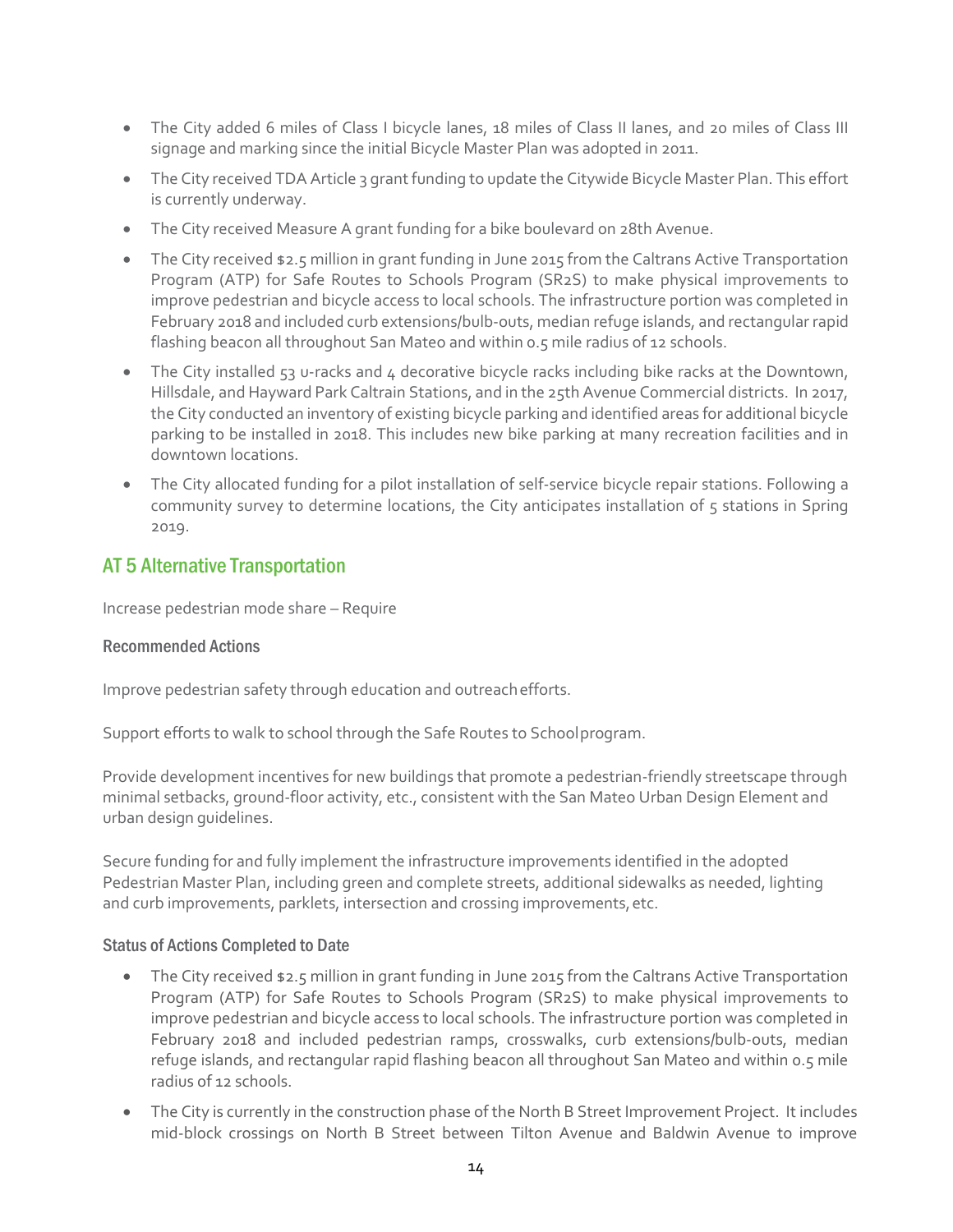pedestrian safety and access.

- The City completed the installation of lead pedestrian interval timing at 25 intersections in Downtown San Mateo.
- The City completed the North Central Pedestrian Improvement Project for improved pedestrian crosswalks and enhanced pedestrian scale streetlighting.
- The City has installed 74 new curb ramps since 2014 in various locations across the City.

# SW 1 Solid Waste

Increase participation in composting program – Require

### Recommended Actions

Provide educational outreach materials to multi-family residents about urging HOA/property managers to support composting programs.

Work with Recology San Mateo County to include information about adding composting services in monthly garbage and recycling bills to existing BizSMARTcustomers.

Work with food service facilities to understand barriers to utilizing existing composting programs. Use this clearer perception of roadblocks to mitigate concerns and target incentives more specifically at high foodwastefacilities.

Work with multi-family and commercial property owners to minimize any potential health or cleanliness impacts associated with compost collection bins.

Explore alternative off-site collection methods to capture compostable materials from multi-family units.

Provide a diversion discount to participating commercial and multi-family users to incentivize properly and fully utilize compost services.

Mandate that all commercial properties over 10,000 square feet and multi-family buildings of at least four units with sufficient space to store and access a composting bin participate in curbside or offsite composting by 2020.

Require that all commercial properties over 10,000 square feet and multi-family buildings of at least four units have an area of sufficient space to store and allow access to a compost bin at time of construction or additions/alterations, as defined in San Mateo Municipal Code Section 23.06.012.

### Status of Actions Completed to Date

• City staff, in partnership with CalRecycle and Recology, are currently implementing a program to contact all commercial customers regarding AB 1826, which requires over a three year phased plan for the commercial sector to have an organic collection program and implement a program if one does not exist. All commercial customers received mailed notification including education regarding AB 1826, the benefits of establishing an organic collection program and the bill's requirements and will receive updated information on an annualbasis.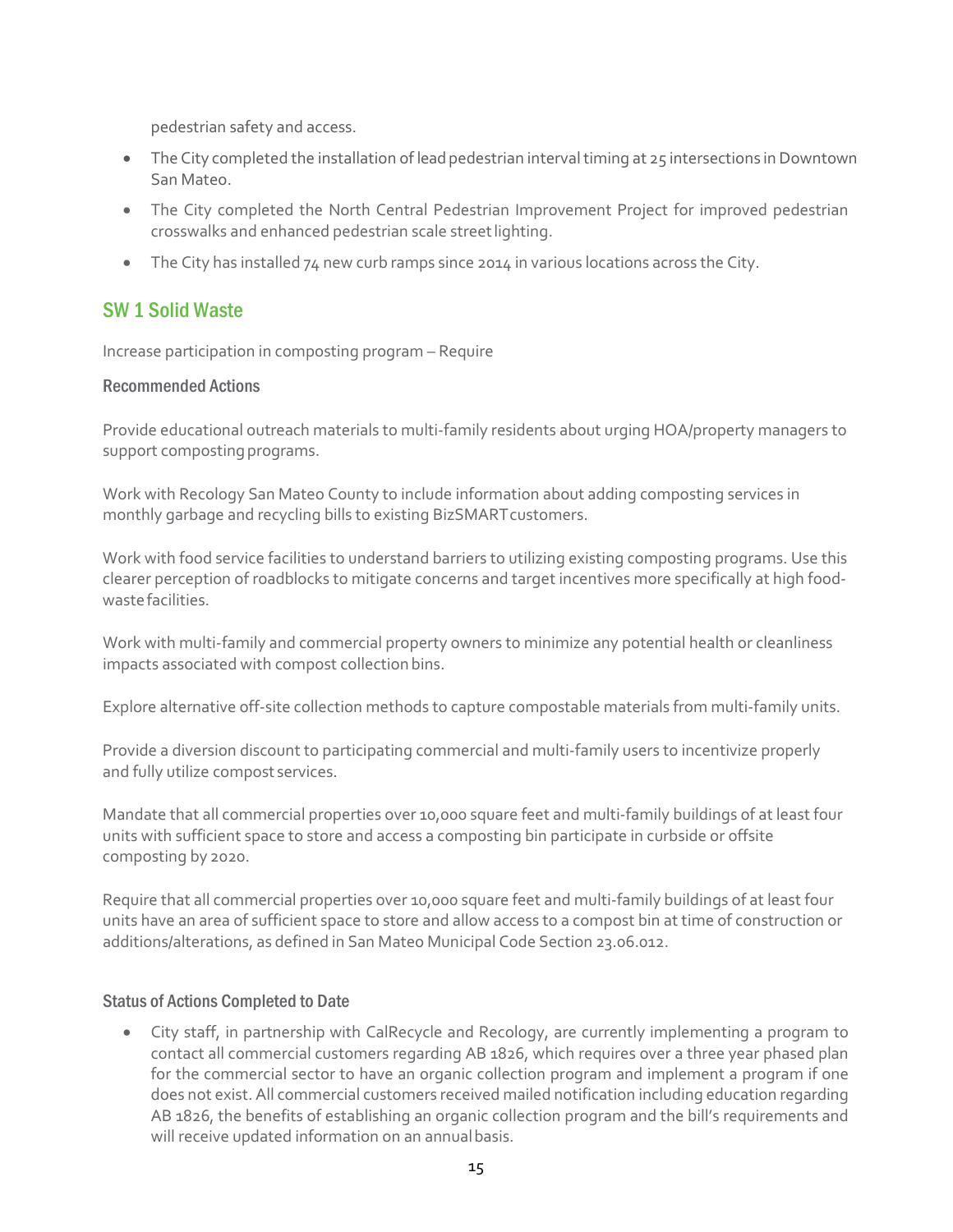- The City requires all new developments to have sufficient space to store and access a composting bin on-site.
- The City along with South Bayside Waste Management Authority (SBWMA), our solid waste JPA, is exploring installing a mixed waste processing system at the San Carlos Transfer Station in 2018 to recover organics and recyclables that are currently not being sorted before they come into the facility. This process would help divert materials that are currently going to landfill which would enhance diversion at multifamily dwellings or buildings with space restraints restricting the options for recycling or composting.

### WW 1 Water and Wastewater

Water efficiency retrofits for existing buildings – Incentivize

### Recommended Actions

Provide educational materials at outreach events that include personal actions and technical solutions for minimizing indoor wateruse.

Visit local schools and community centers to give presentations aboutconservation.

Partner with the Bay Area Water Supply & Conservation Agency (BAWSCA) for efficiency rebate programs on high efficiency toilets, washing machines, and other water-conserving appliances.

Work with Cal Water to offer low-cost or free water audits to businesses and homeowners. Provide a list of recommended water-efficient appliances and fixtures that could remedy problem areas found in the audit.

### Status of Actions Completed to Date

- The City website contains detailed information about the available rebates for water efficiency improvements offered by Cal Water for both commercial and residential properties. Cal Water has done a number of direct mailings to also provide this information within the City of San Mateo. In addition, the City has promoted the availability of these resources through the City e-newsletter.
- In November 2016, City Council approved a local amendment to the 2016 California Green Building Code to require mandatory laundry-to-landscape diverter valves to be installed on all new single family homes
- The City is partnering with BAWSCA to provide an additional rebate of \$50 per rain barrel installation to match the existing rebate of \$50. This program was implemented in Fall 2017 and a total of 42 rebates have been processed.

### WW 2 Water and Wastewater

Water-efficient landscaping – Require

### Recommended Actions

Provide educational materials to the community about drought-tolerant landscaping. Promote aesthetic and low-maintenance co-benefits of native, water-efficient plants.

Continue to host and increase frequency of City-offered water-efficient landscaping classes.

Adopt the Sustainability Commission's revisions to the Landscape Water Efficiency Ordinance, or formally adopt the BAWSCA ordinance.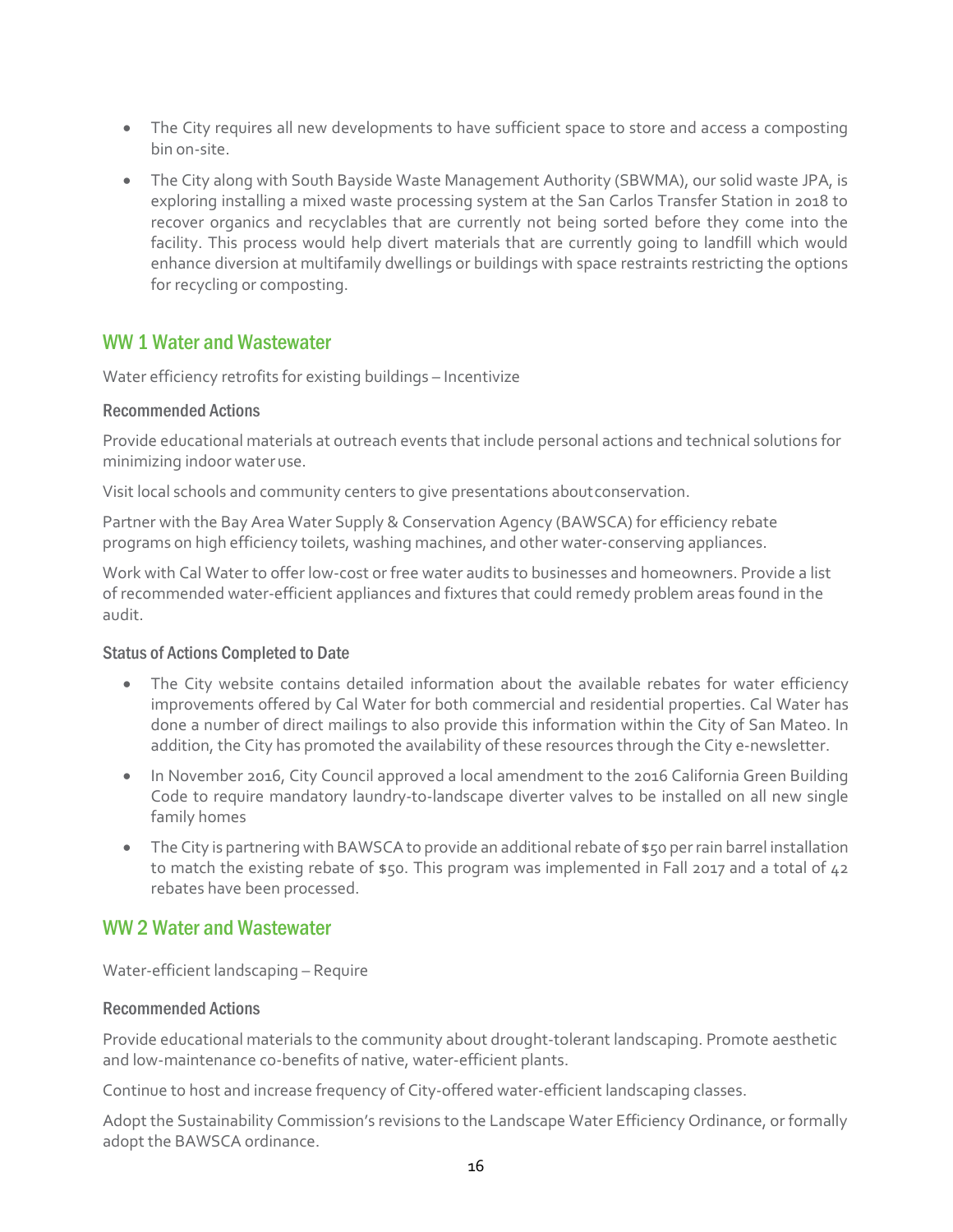Partner with local nurseries to subsidize drought-tolerant and/or native plants.

Partner with Cal Water and/or BAWSCA to host a trade-in program for inefficient sprinklers for more efficient drip irrigation systems.

Retrofit City-owned landscapes to increase the amount of drought-resistant and/or native plant landscaping.

### Status of Actions Completed to Date

- The City adopted the latest State Water Efficient Landscape regulations in February2016.
- Green Teen Program and Park staff re-landscaped a portion of Mariners Island Park with drought tolerant plants and drip irrigation during Summer 2018. Teens were an integral part of the relandscaping from start to finish. They made each of the drip irrigation rings that circle each plant, which was a major undertaking.
- New landscaping at Hayward Square Park scheduled for installation during Spring 2019 will be drought tolerant and use drip irrigation.
- The City replaced all the landscaping at City Hall with new drought tolerant landscaping and plans to promote it as a demonstration project for the City. Renovation was also completed at Laurie Meadow playground and the Poplar Creek clubhouse with drought tolerant plants and water saving irrigation.
- The City installed an artificial turf playing field in Los Prados Park which reduces water use by 7 million gallons per year. The installation of synthetic turf at King Park is anticipated to start April 2019.
- In 2015, total City water use was reduced by over 20%, not counting the City Hall and Los Prados Park fields. In 2016, water use savings was 25% or 26,000,000 gallons of water (2013 vs 2016) and was 20% or 21,000,000 gallons of water for 2017 (2013 vs 2017).
- The City revised the Park Division Irrigation Standards in early 2018 that is used on all City landscaping projects to reduce the amount of water use.
- The City hosted 5 classes for residents on drought-tolerant landscaping, featuring information on available rebates. These include five annual Water Wise Seminars for professional landscapers and regional city staff that provided information on the latest regulations and rebatesavailable and four home greywater installation workshops to provide methods for reusing indoor water for outdoor landscaping.
- The City posts updated information about the current drought regulations and available rebate programs on our website.

# WW 3 Water and Wastewater

Develop new sources of nonpotable water – Incentivize

### Recommended Actions

Provide outreach materials for community members about greywater, including potential uses, safety considerations, and relationship to drought protection.

Partner with Cal Water or BAWSCA to host rain barrel demonstrations for homeowners.